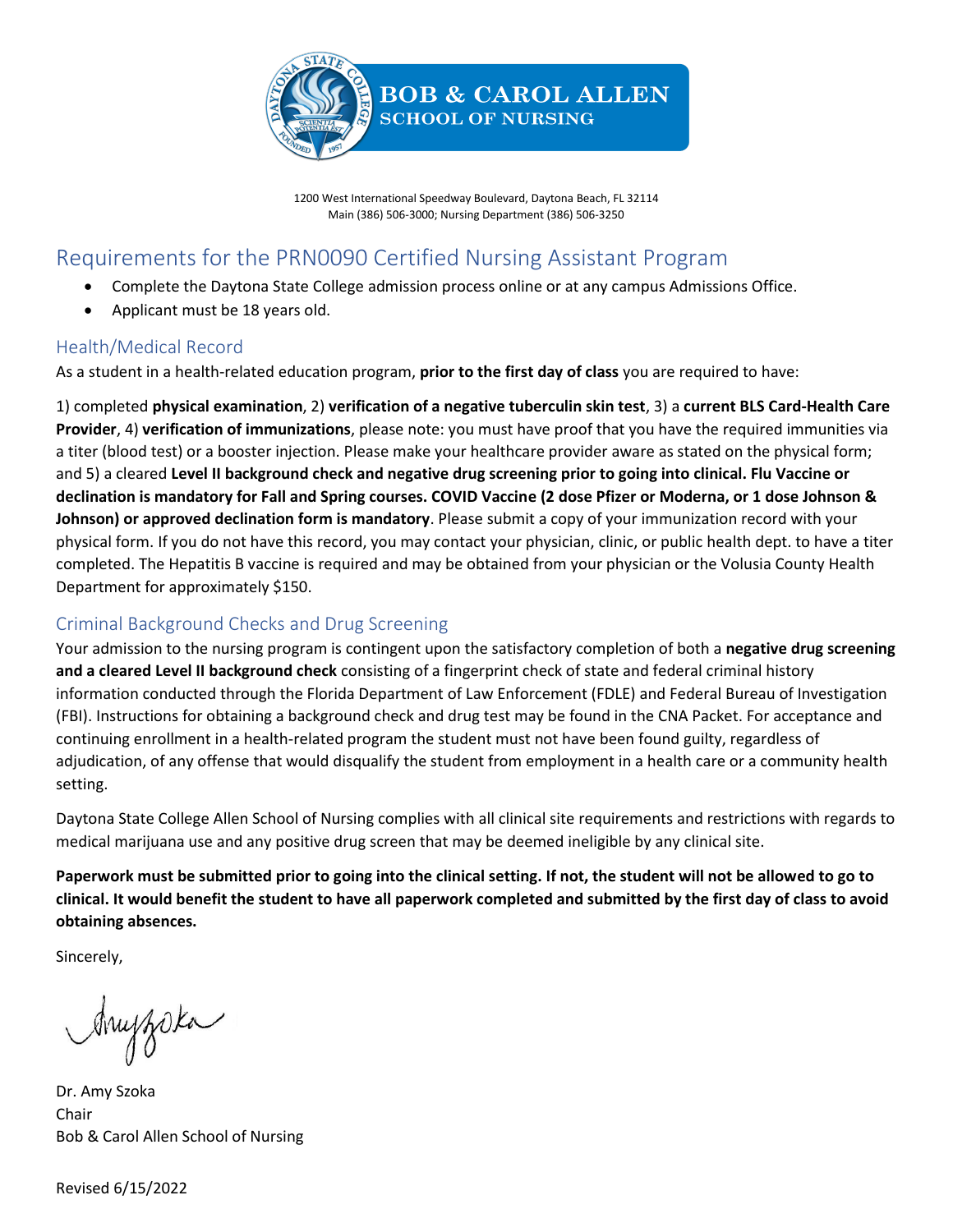

# Certified Nursing Assistant – Fall 2022 Course Schedule

*Certified Nursing Assistant – Long Term Care program prepares students for the Florida State CERTIFIED NURSING ASSISTANT EXAMINATION*

## **Nursing Assistant (120 Hours) VOCATIONAL CREDIT: 4.0 CURRICULUM CODE: 1205**

CONTACT HOURS: 80-hours Lecture/40-hours Clinical INSTRUCTIONAL METHOD: Lecture/Discussion/Clinical

# Description of Program

Prepares individuals to perform selected tasks related to client care in Long-term care, Sub-acute, and Assisted-living facilities under the supervision of a licensed nurse. Four hours of HIV/AIDS education and one hour of domestic violence education will be included. Students who satisfactorily complete the program will be eligible to take the state certification examination for nursing assistants (Florida Statute, 400.21). Lab Fee: \$25.

#### Evening Session – Held on the Daytona Campus, Building 320, Health Sciences Hall

**Register for: PRN 0090 Class runs from September 26, 2022 – November 16, 2022** 5 – 9:50 p.m., Monday (Lecture) 5 – 9:50 p.m., Tuesday (Lab/Clinical) 5 – 9:50 p.m., Wednesday (Lab/Clinical)

## Approximate Fees (see additional fees below)

| <b>Approximate Fees</b>                                                                                   |          |
|-----------------------------------------------------------------------------------------------------------|----------|
| Tuition                                                                                                   | \$328.96 |
| Textbook - Mosby's Essentials for Nursing Assistants from Elsevier/Sorrentino 6th Edition                 |          |
| ISBN 978-0-323-52392-9                                                                                    | \$59.95  |
| Workbook - Mosby's Workbook and Competency Evaluation for Mosby's Essentials for                          |          |
| Nursing Assistant from Elsevier/Sorrentino 6th Edition ISBN 978-0-323-56968-2                             | \$36.95  |
| Total                                                                                                     | \$425.86 |
| uustaassa Class DoutenaCtata askuta aktain thais Nussing Assistant Dalisu Handelaak. Chille Chaekkist and |          |

Students must access Class.DaytonaState.edu to obtain their Nursing Assistant Policy Handbook, Skills Checklist and Course Syllabus.

#### Additional Fees (approximate)

| <b>Additional Fees</b> |         | <b>Approximate Additional Costs</b> |          |
|------------------------|---------|-------------------------------------|----------|
| DSC Assessment Fee     | \$35.00 | Ceil blue uniform                   | \$35.00  |
| <b>DSC Access Fee</b>  | \$20.00 | White uniform shoes                 | \$40.00  |
| Liability Lab Fee      | \$24.00 | Watch with seconds hand             | \$25.00  |
|                        |         | <b>Background Check/Drug</b>        |          |
| <b>Graduation Fee</b>  | \$10.00 | <b>Test/Document Tracker</b>        | \$130.00 |
|                        |         | <b>FLCNA Exam Fee</b>               | \$155.00 |
|                        |         | Stethoscope                         | \$25.00  |
|                        |         | Disposable gloves                   | \$10.00  |
|                        |         | Alcohol wipes                       | \$5.00   |

#### *Schedule and fees are subject to change!*